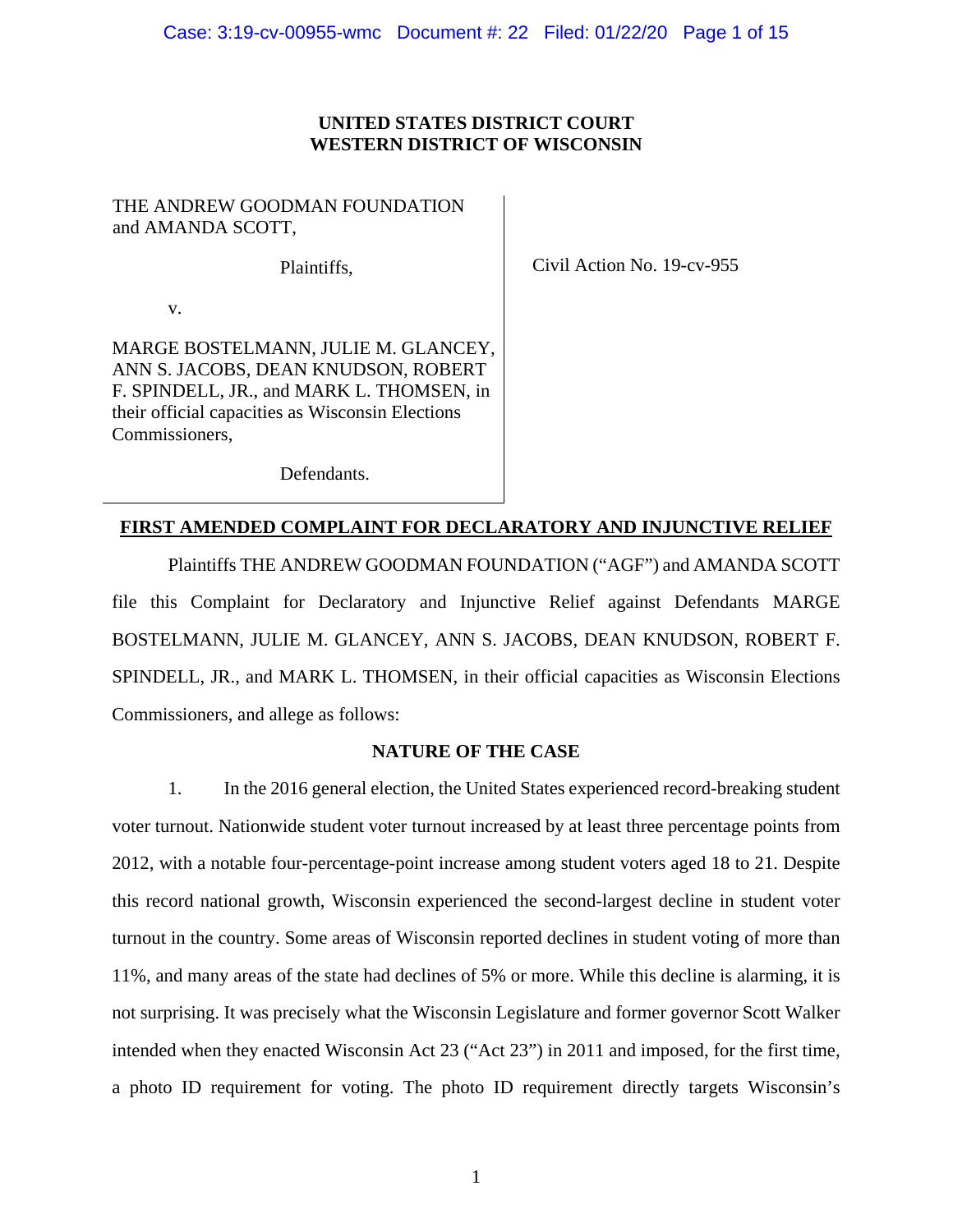# Case: 3:19-cv-00955-wmc Document #: 22 Filed: 01/22/20 Page 2 of 15

youngest voters, placing stringent restrictions on the use of student IDs—the very type of photo IDs that Wisconsin's newest and youngest voters are most likely to present to vote ("Student Voter ID Restrictions"). As the 2020 general election fast approaches, Wisconsin is again projected to be a key battleground state. Meanwhile, the Student Voter ID Restrictions remain in place and, without action from this Court, the hurdles young Wisconsinites faced when voting in 2016 will continue in 2020. Plaintiffs bring this action to ensure that young Wisconsin voters will no longer be burdened by the discriminatory Student Voter ID Restrictions and will be able to fully exercise their right to vote.

2. In 1971, Wisconsin joined 43 states in the nation to ratify the Twenty-Sixth Amendment and render unconstitutional the denial or abridgement of the right to vote on account of age. Notably, the Twenty-Sixth Amendment is the quickest Amendment to be ratified in U.S. history, and the most recent voting-rights-related amendment to be ratified. The speed of its ratification—less than 100 days—was largely motivated by a unanimous cross-partisan recognition that young people infuse democracy with a unique perspective critical in upholding the ideals of our nation.<sup>[1](#page-1-0)</sup> Indeed, during the ceremonial certification of the Amendment, President Nixon recognized the unique value that young voters offer by infusing democracy with "some idealism, some courage, some stamina, some high moral purpose that this Nation always needs, because a country, throughout history, we find, goes through ebbs and flows of idealism." Richard Nixon, Remarks at the Ceremony Marking the Certification of the 26th Amendment to the Constitution, Richard W. Nixon Foundation (Jul. 5, 1971).

3. By enacting the Student Voter ID Restrictions, Wisconsin has turned its back on this protected group of voters who are invaluable to upholding the nation's ideals. In 2011, Republicans took control of the Wisconsin governor's office and state legislature. On the heels of a showing of strong Democratic support among young Wisconsinites in the 2008 general election⸺57.5% of voters aged 18 to 29 voted for President Obama⸺the legislature and Governor

 $\overline{\phantom{a}}$ 

<span id="page-1-0"></span> $1$  The Amendment passed the Senate unanimously with a vote of 94-0, and the House nearly unanimously with a vote of 401-19.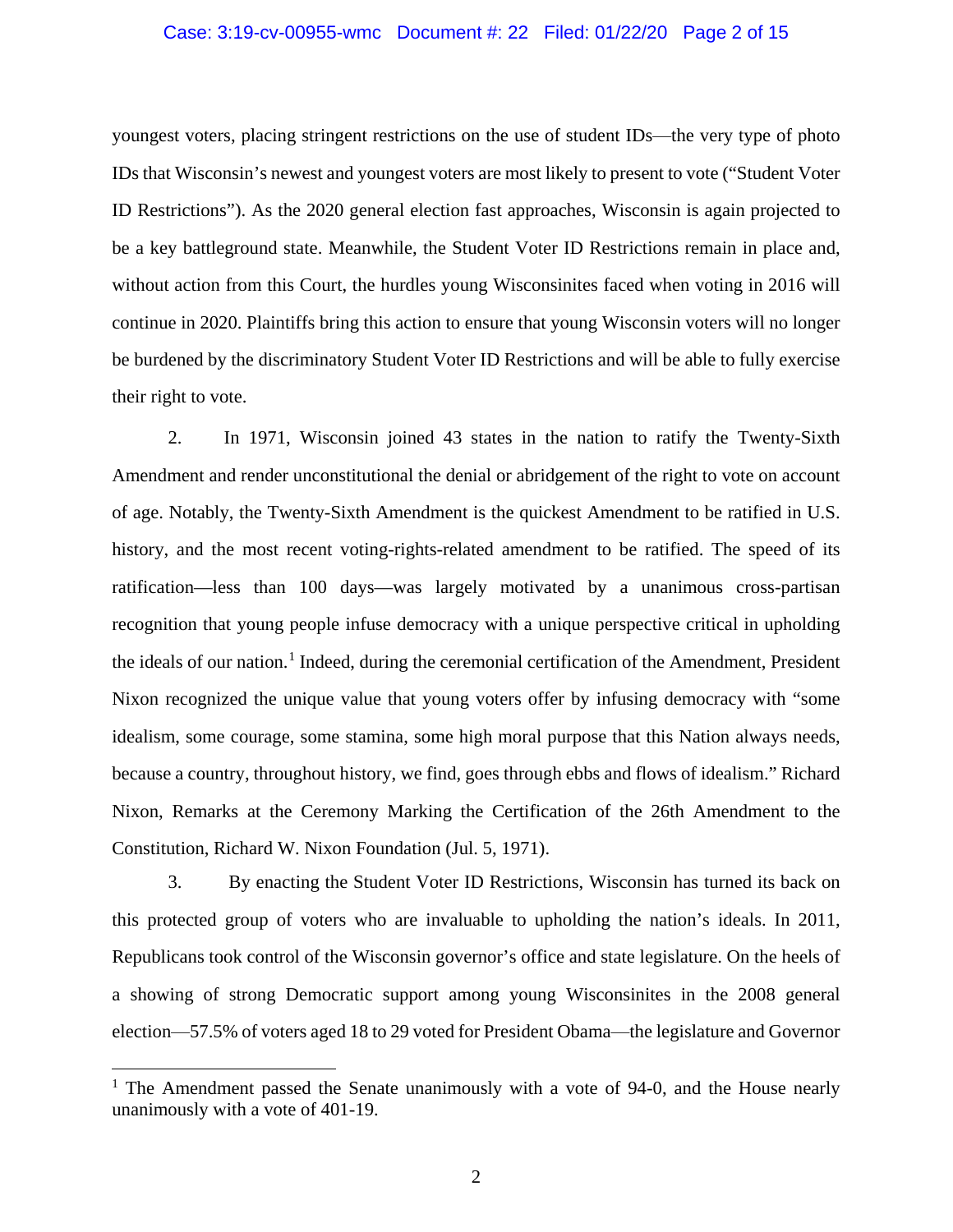## Case: 3:19-cv-00955-wmc Document #: 22 Filed: 01/22/20 Page 3 of 15

Walker promptly enacted the Student Voter ID Restrictions, severely limiting the types of student IDs that young voters can use to vote. Unlike the other acceptable forms of photo ID (all of which young voters are less likely to possess), a student ID is only accepted if it contains the issuance date, an expiration date no more than two years after the issuance date, and the holder's signature. Wis. Stat. § 5.02(6m)(f). And even if the student ID complies with the statutory requirements, it will only be accepted if the holder can affirmatively prove through other documentation that he or she is currently enrolled in the school. *Id.*

4. None of these restrictions is relevant to confirming a voter's identity, which is made clear by the fact that the other forms of photo ID accepted in Wisconsin are not subject to this laundry list of requirements. *See id.* § 5.02(6m). Moreover, while the purported purpose of the restrictions is to protect against voting fraud by students, there have not been any reported occurrences of voting fraud by any student in Wisconsin, either before or after the enactment of the Student Voter ID Restrictions. The real-world effect of the restrictions, therefore, is not to address a problem that truly exists, but, rather, to make it significantly more difficult for young Wisconsin voters to exercise their constitutional right to vote.

5. The obstacles to voting caused by the Student Voter ID Restrictions are increased by the fact that most of the universities, colleges, and technical institutions in Wisconsin do not, as a regular practice, issue student IDs that meet the requirements of the Act. As a result, most of the nearly 300,000 students enrolled in these institutions must take extra, affirmative steps to obtain one of the specific types of ID needed to comply with the Student Voter ID Restrictions. In many cases, students are not even aware of the need to obtain one of these compliant IDs and, even if they are, they lack information about the processes for obtaining them.

6. The upshot of this statutory scheme is that when the Student Voter ID Restrictions went into full effect in 2016, there was a steep decline in turnout among Wisconsin voters between ages 18 and 29. Hundreds of thousands of Wisconsinites did not vote as a result of the state's new photo ID requirements, including the Student Voter ID Restrictions. And this was in a state that Republican candidate, Donald Trump, won by just 22,748 votes.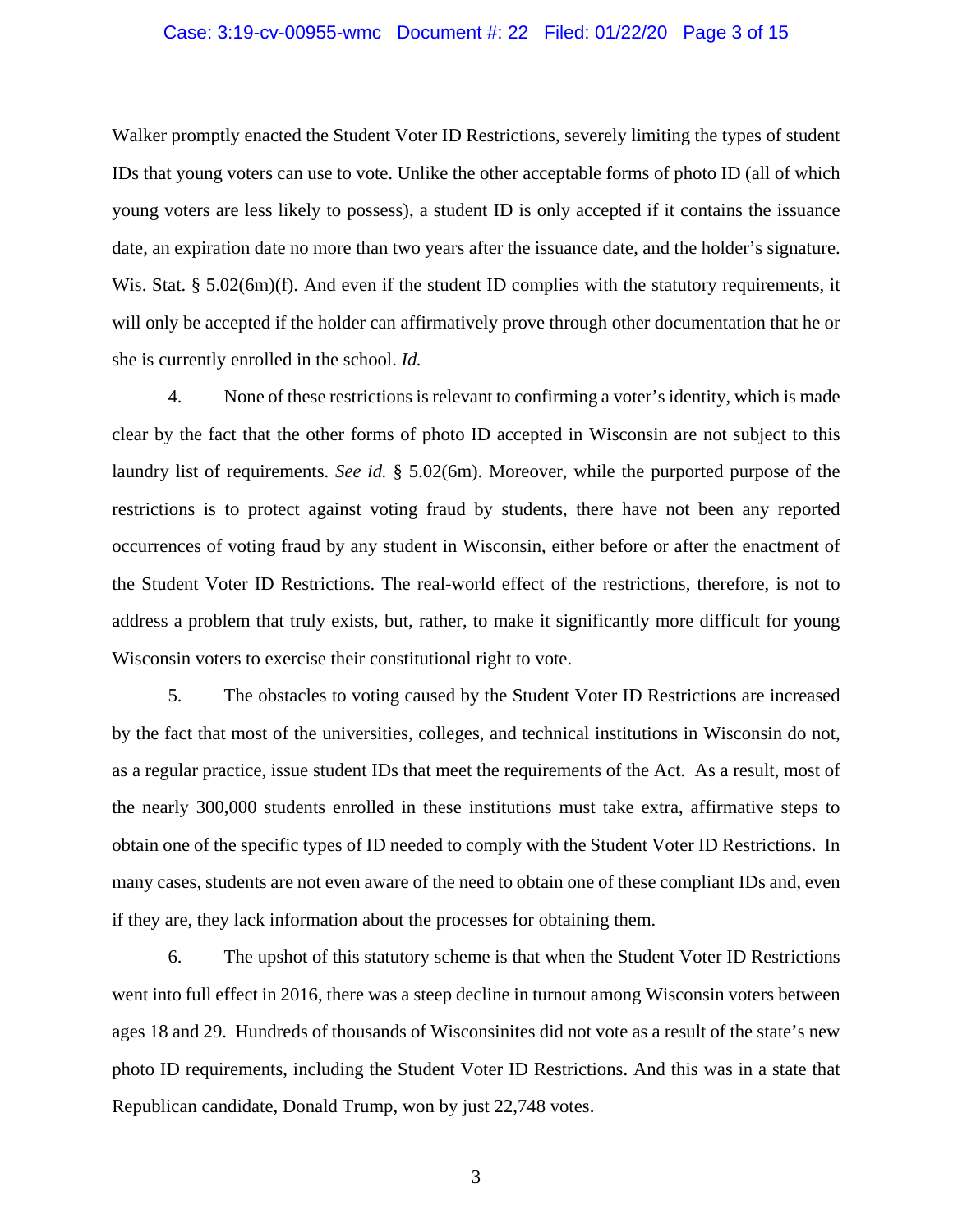## Case: 3:19-cv-00955-wmc Document #: 22 Filed: 01/22/20 Page 4 of 15

7. Given the discriminatory motive underlying Act 23, the statute has predictably been the subject of a series of legal challenges since its passage. Many changes resulting from Act 23, including the photo ID restrictions, have already been challenged and found by district courts to be unlawful under the Fourteenth Amendment and the Voting Rights Act. [2](#page-3-0) In *Frank v. Walker*, Case Nos. 11–CV–01128, 12–CV–00185 (E.D. Wis.), for example, Wisconsin voters and the League of United Latin American Citizens challenged the photo ID requirement as a whole, arguing that the requirement's heavy burden on voting is not justified by the state's interests. In *One Wisconsin Institute, Inc. v. Thomsen*, Case No. 15-CV-324 (W.D. Wis.), voters and advocacy groups successfully challenged several restrictive voting requirements that Act 23 put into place, including part of the voter ID law.

8. None of these cases, however, have directly challenged the Student Voter ID Restrictions, which were enacted with the intention of burdening and abridging the voting rights of young voters, under the Twenty-Sixth Amendment. Although the Student Voter ID Restrictions serve no legitimate state purpose, they remain in effect and, with less than a year until the 2020 General Election, pose the very real threat of again disenfranchising hundreds of thousands of young voters in Wisconsin, including Ms. Scott and the students and young voters that AGF serves. Accordingly, Plaintiffs bring this suit under the Twenty-Sixth Amendment to prevent the continued discrimination against young voters who are positioned to play a large role in the upcoming election if they are able to effectively exercise their right to vote. Plaintiffs seek a declaration that the Student Voter ID Restrictions are unconstitutional and an injunction preventing their enforcement.

 $\overline{\phantom{a}}$ 

<span id="page-3-0"></span><sup>2</sup> Those decisions are currently being appealed. *See One Wisconsin Institute, Inc. v. Nichol*, Nos. 16-3083, 16-3091 (7th Cir.); *see also Frank v. Walker*, Nos. 16-3003, 16-3052 (7th Cir.).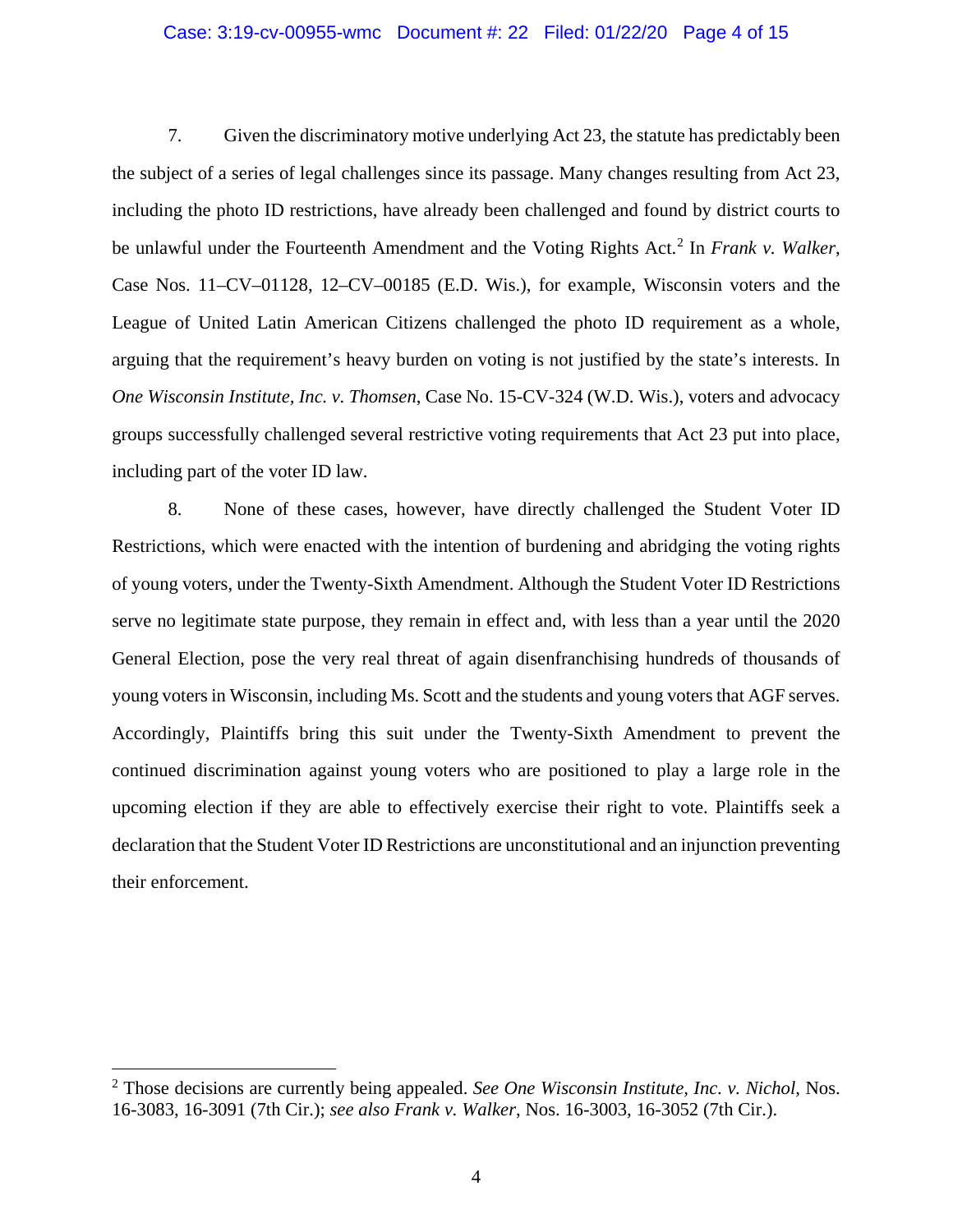#### **JURISDICTION AND VENUE**

9. Plaintiffs bring this action under 42 U.S.C. §§ 1983 and 1988 to redress the deprivation, under color of state law, of a right secured by the United States Constitution.

10. This Court has original jurisdiction over the subject matter of this action pursuant to 28 U.S.C. §§ 1331 and 1343 because the matters in controversy arise under the Constitution and laws of the United States.

11. This Court has personal jurisdiction over the Defendants, the Commissioners of the Wisconsin Elections Commission, who are sued in their official capacities only.

12. Venue is proper in the U.S. District Court for the Western District of Wisconsin pursuant to 28 U.S.C.  $\S$  1391(b)(2) because a substantial part of the events that gave rise to Plaintiffs' claim occurred there.

13. This Court has the authority to enter a declaratory judgment pursuant to 28 U.S.C. §§ 2201 and 2202.

#### **PARTIES**

14. Plaintiff, THE ANDREW GOODMAN FOUNDATION, INC., is a nonpartisan, nonprofit organization with the mission of making young voices and votes a powerful force in democracy. In the summer of 1964, Andrew Goodman, AGF's namesake, participated in Freedom Summer, a voter registration project aimed at registering African-American voters in Mississippi. On Andrew Goodman's first day working on that project, June 21, 1964, he and his fellow civil rights advocates James Chaney and Michael Schwerner were kidnapped and murdered by members of the Ku Klux Klan. Today, AGF supports youth leadership development, voting accessibility, and social justice initiatives on campuses across the country with training, mentoring, and mini-grants to select institutions as well as providing other financial assistance to students. AGF's Vote Everywhere initiative is a national, nonpartisan, civic engagement movement of student leaders and university partners. The program provides extensive training and resources, as well as a peer network to support its Student Ambassadors while they work to register voters, remove voting barriers, organize Get Out The Vote activities, and tackle important social justice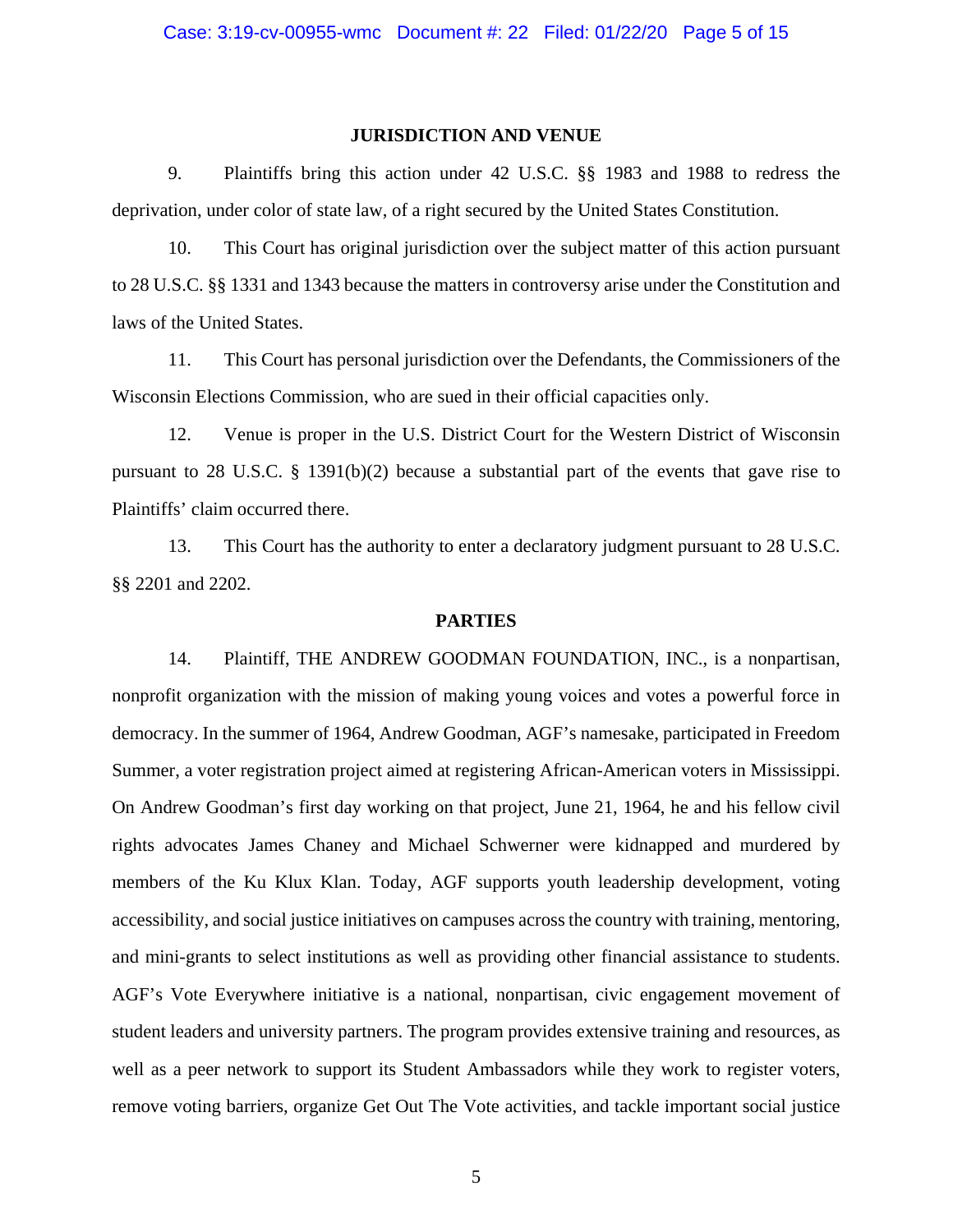# Case: 3:19-cv-00955-wmc Document #: 22 Filed: 01/22/20 Page 6 of 15

issues on their college campuses. Vote Everywhere is located on 59 campuses in 25 states plus Washington, D.C., including on the University of Wisconsin-Madison campus. To achieve its mission, AGF devotes substantial time, effort, and resources to training and supporting Student Ambassadors, including two at UW-Madison, who work with their home campuses to encourage voting, register voters, and advocate for the voting rights of their communities. The Student Voter ID Restrictions directly impact AGF's organizational mission of making young voices and votes a powerful force in democracy as they deter young voter participation in elections. As a result, AGF has had to and will continue to divert resources it could use on other campus activities and initiatives, as well as to expend additional resources, to educate students about the Student Voter ID Restrictions and to help them overcome the burdens the Student Voter ID Restrictions place on their ability to vote. Consequently, AGF has suffered and will continue to suffer injury. In addition, many of the students that AGF exists to serve will be prevented or are discouraged from voting because their student IDs do not comply with the Student Voter ID Restrictions and they do not have another form of accepted photo ID, or because they will be confused by the complicated and poorly-publicized Student Voter ID Restrictions.

15. Plaintiff, AMANDA SCOTT, is a 28-year-old registered voter in the state of Wisconsin. Ms. Scott moved from Detroit, Michigan, to Madison, Wisconsin in the summer of 2018 to attend law school at UW-Madison, where she is now a second-year law student. As she did in Michigan in previous elections, Ms. Scott intends to vote in the upcoming 2020 General Election that will take place on November 3, 2020. Because Ms. Scott is now a registered Wisconsin voter, and because she spends most of her time in Wisconsin, she intends to vote in Wisconsin; however, she does not have a form of photo ID that complies with Act 23. Ms. Scott's driver's license was issued by the state of Michigan, not Wisconsin; she does not have a U.S. passport; and she does not qualify for the other forms of photo ID accepted under Act 23 except for a student ID. Ms. Scott does have student ID—a Wiscard, which she acquired upon enrolling as a law student at UW-Madison—but it does not meet the Student Voter ID Restrictions imposed by Act 23 because it expires five years, rather than two years, after the date it was issued, and it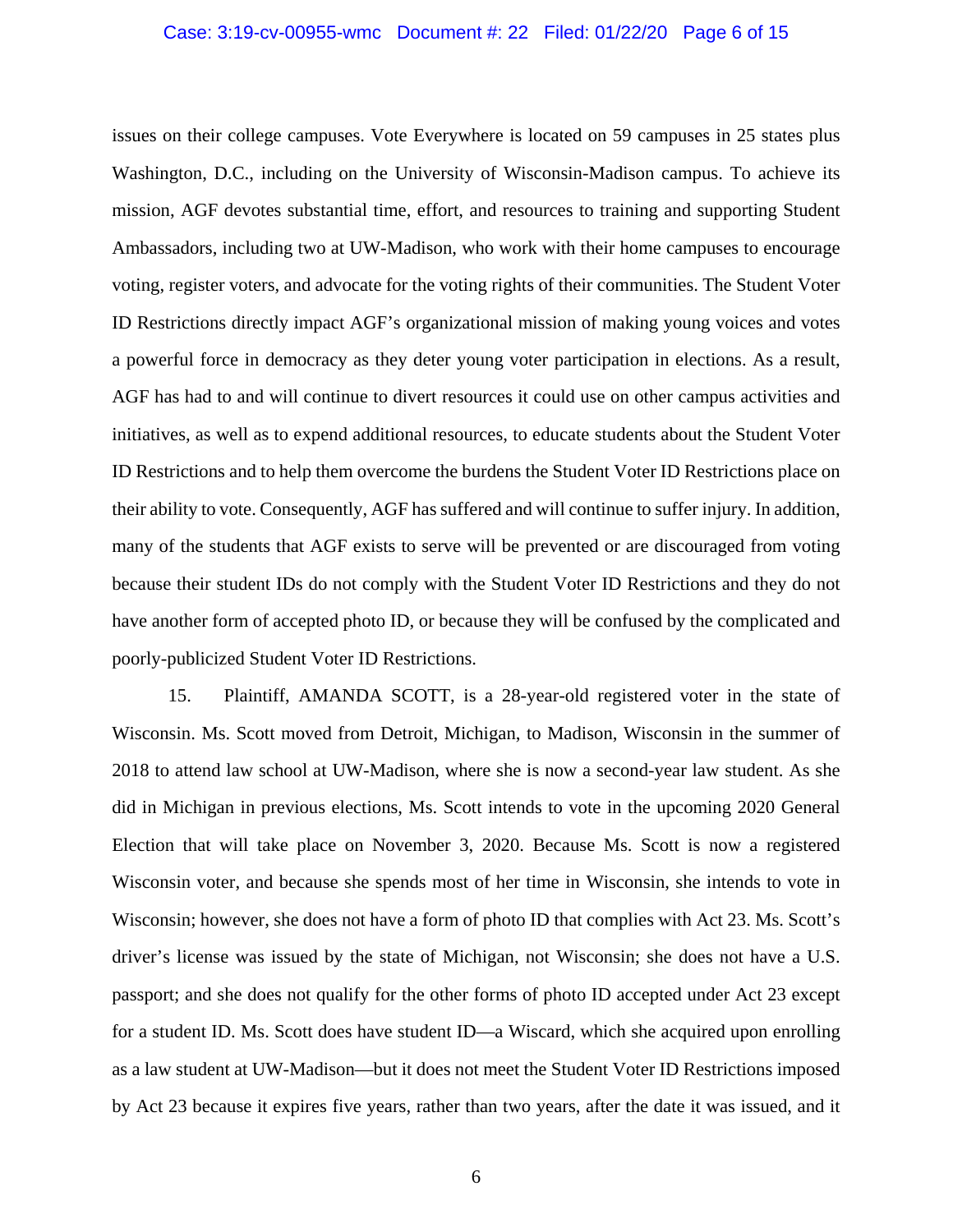## Case: 3:19-cv-00955-wmc Document #: 22 Filed: 01/22/20 Page 7 of 15

does not contain Ms. Scott's signature. To vote in the 2020 General Election, Ms. Scott would need to acquire a compliant form of photo ID. However, she is concerned that she will not be able to do so due to her class, work, and extracurricular schedule. In particular, the processes to obtain a U.S. Passport or a Wisconsin state ID are long and time consuming, and it is difficult for her to travel to the office on the UW-Madison campus that issues the student voter ID during the time she has available, because the office is only open during her busiest hours, from 8:30 am to 5:00 pm. If the Court does not enjoin the enforcement of the Student Voter ID Restrictions, Ms. Scott will have to either undertake the burdensome endeavor of acquiring a compliant ID or forego voting in the 2020 General Election. As a result, Ms. Scott will suffer serious, irreparable injury to her right to vote as a result of the Student Voter ID Restrictions.

16. Defendants MARGE BOSTELMANN, JULIE M. GLANCEY, ANN S. JACOBS, DEAN KNUDSON, ROBERT F. SPINDELL, Jr., and MARK L. THOMSEN are the six Commissioners of the Wisconsin Elections Commission and are named as Defendants in their official capacities. Together, they comprise the Wisconsin Elections Commission, the body that administers and enforces Wisconsin's election laws, including the Student Voter ID Restrictions. *See* Wis. Stat. § 5.05. Defendants acted under color of state law at all times relevant to this action.

#### **STATEMENT OF FACTS AND LAW**

17. In 2008, Wisconsin had the seventh-highest turnout rate for young voters, the majority of which were in, or had recently been in, college. Indeed, 57.5% of voters under 30 turned out to vote in Wisconsin. This high turnout led to many Democratic successes: President Obama won a firm majority of the vote (indeed, among voters under 30 he won 64% of the vote, while Senator John McCain won only 35%), Democrats took five of eight House of Representatives seats, and the Wisconsin Governor's Office and Senate remained in Democratic control.

18. In 2011, Republicans took control of the Wisconsin Governor's Office and legislature. Within six months of the change in party control, Wisconsin's Republican-controlled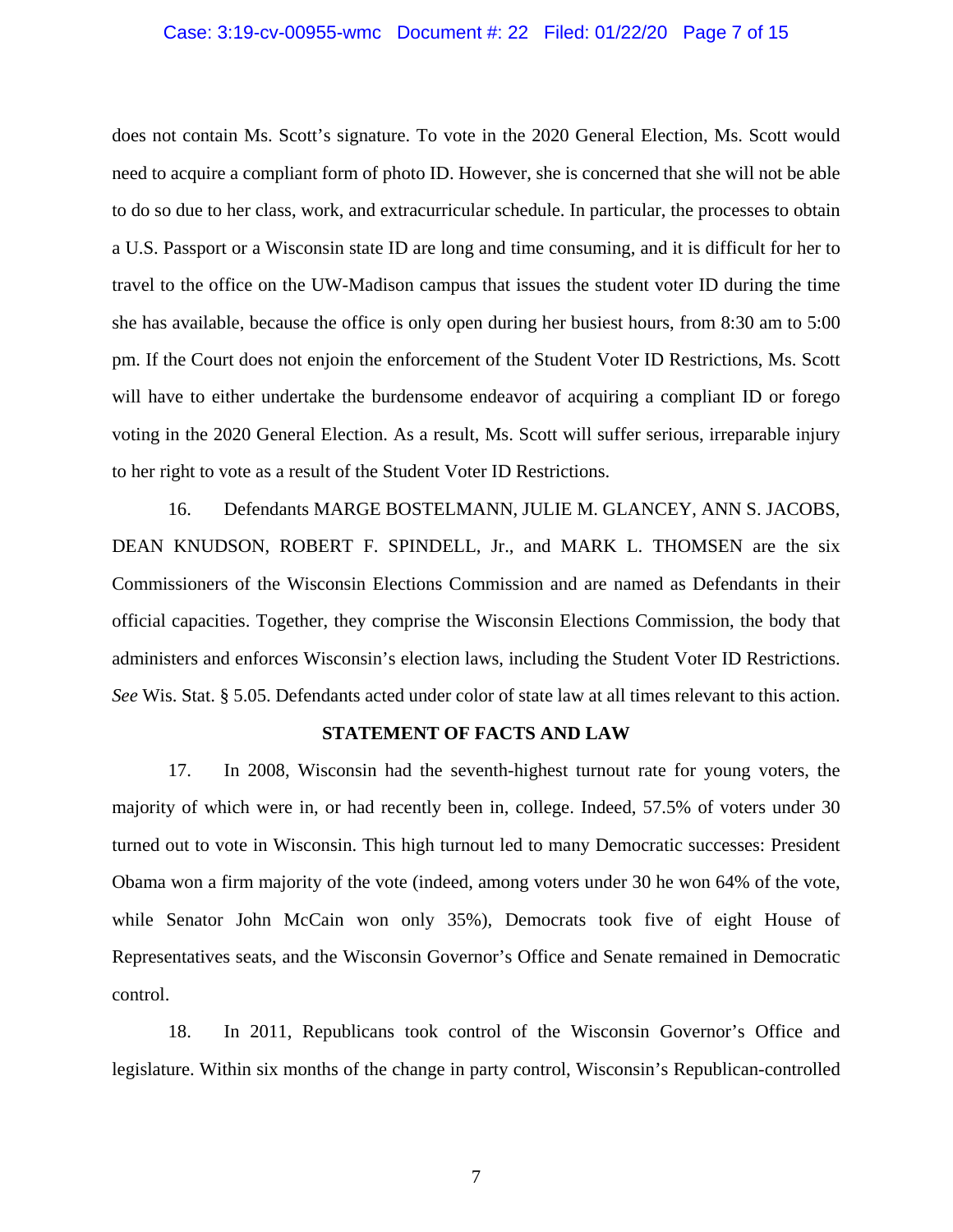#### Case: 3:19-cv-00955-wmc Document #: 22 Filed: 01/22/20 Page 8 of 15

legislature and Governor Scott Walker enacted Act 23, which imposed a photo ID requirement for voting. *See* Wis. Stat. § 6.79(2)(a).

19. Act 23 requires that a voter present a photo ID to vote, sharply limiting the acceptable photo IDs to a list of ten. Specifically, a state driver's license, state identification card, U.S. uniformed service ID card, a U.S. Passport (either unexpired or expired after the date of the most recent general election), U.S. naturalization certificate issued not earlier than two years before the current election, an unexpired driving receipt, an unexpired state identification card receipt, an ID card issued by a federally recognized Indian tribe in Wisconsin, or a student ID from an accredited university or college in Wisconsin, or a technical college in Wisconsin that is a member of the technical college system, may be accepted to vote. *Id.* § 5.02(6m).

20. While Act 23 recognizes student IDs from certain institutions as an acceptable form of photo ID, it places severe restrictions on the type of student IDs that is accepted. As described above, a student ID is only acceptable if it contains the date of issuance, an expiration date not more than two years from the date of issuance, and the signature of the holder. It can only be used if the holder can further establish that he or she is currently enrolled in that school. *Id.* § 5.02(6m)(f). The Student Voter ID Restrictions place student IDs in stark contrast to the other forms of acceptable ID, none of which have the same or even similar restrictions.

21. Imposing stricter requirements on student IDs was not accidental; it was strategic. The vast majority of student IDs are held by voters between the ages of 18 and 29, the very contingent that came out to vote heavily for Democrats in 2008 and has continued to vote overwhelmingly Democratic in subsequent elections. Given that student IDs are automatically issued when these voters enter school, they are more likely to have student IDs than the other acceptable forms of photo ID. *See* Vanessa M. Perez, Project Vote, *Americans with Photo ID: A Breakdown of Demographic Characteristics* (2015), http://www.projectvote.org/wpcontent/uploads/2015/06/AMERICANS-WITH-PHOTO-ID-Research-Memo-February-2015.pdf.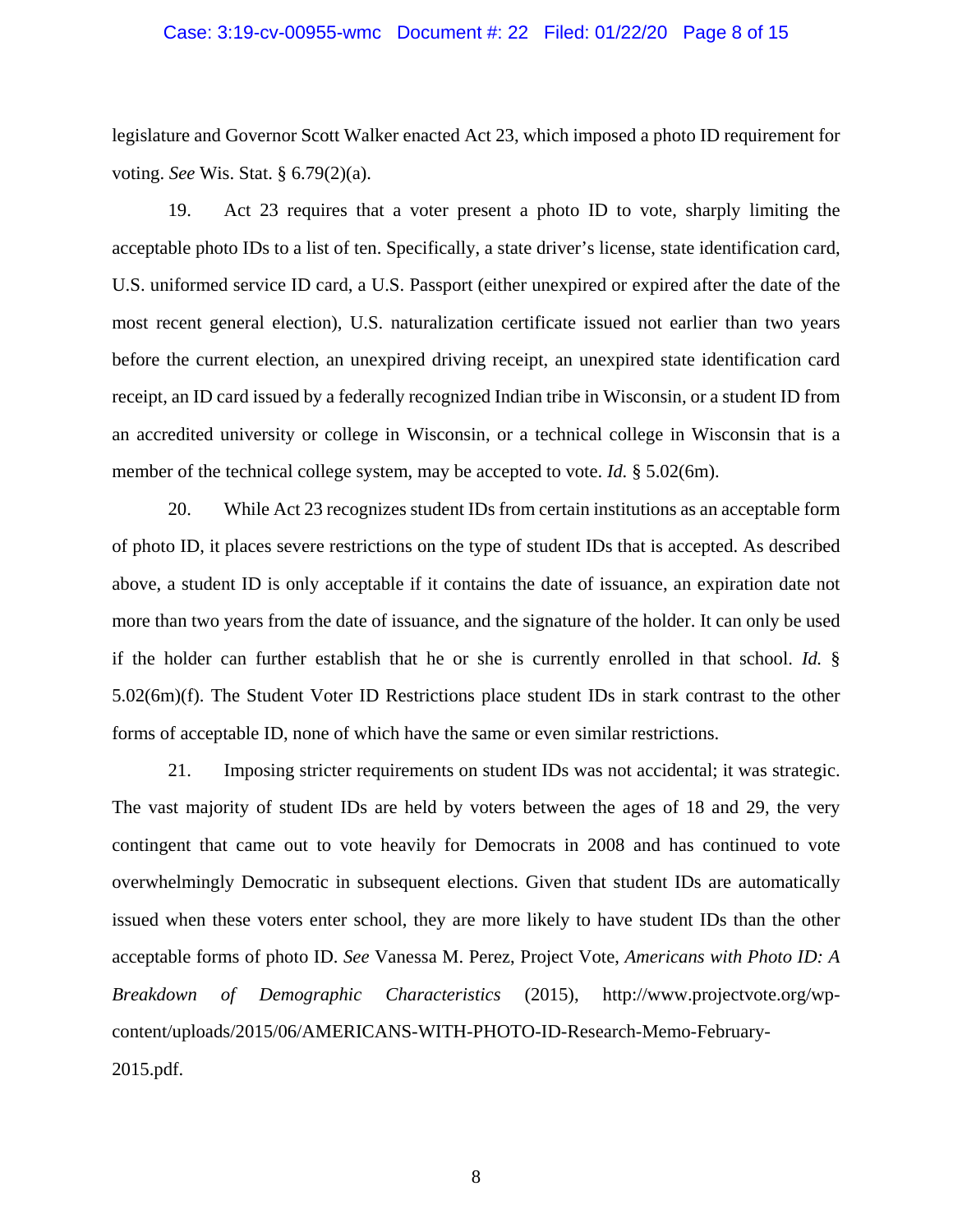## Case: 3:19-cv-00955-wmc Document #: 22 Filed: 01/22/20 Page 9 of 15

22. At the time the Student Voter ID Restrictions were passed, it was also publicly known that most colleges, universities, and technical schools in Wisconsin did not, as a regular practice, issue student IDs that comply with the Student Voter ID Restrictions. This fact remains true today and while some institutions will issue a compliant student ID upon request, this information is usually not widely publicized or easily discoverable. And even when students learn about this compliant student ID, information costs compound as it is unclear to them why they might need two different student IDs and what the purpose of the second version is. Moreover, several Wisconsin colleges, universities, and technical schools do not issue compliant student IDs at all, in part because of the financial burden of needlessly reissuing student IDs every two years and security concerns.

23. And despite the purported justification of deterring voter fraud, it is plain on the face of Act 23 that the Student Voter ID Restrictions do not serve any such interest, as Wisconsin law requires a voter to present his or her photo ID to vote and then requires officials to "verify that the *name* on the [ID] conforms to the name on the poll list or separate list" and "that any *photograph* appearing on [the ID] reasonably resembles the elector." Wis. Stat. § 6.79(2)(a) (emphasis added). Whether a student ID is scheduled to expire within two years of issuance, is signed, or the voter has proven current enrollment in a college has nothing to do with verifying the voter's name and photograph. As a result, an election official could verify the voter's name and photograph and still be forced to turn the voter away if the student ID is missing the other information. More importantly, there have been no documented occurrences of student voter fraud in Wisconsin in recent history, either before or after the Student Voter ID Restrictions were passed.

24. Further highlighting that Act 23 was motivated not in the interest of preventing fraud, but in the interest of retaining Republican control over the Wisconsin government are statements from Republican legislators before and after the law passed. For example, Republican Senator Mary Lazich urged her colleagues to support the bill because of what it "would mean for the neighborhoods of Milwaukee and the college campuses across [Wisconsin]." Republican Senator Glenn Grothman said that his concern was "winning, and that's what really matters here,"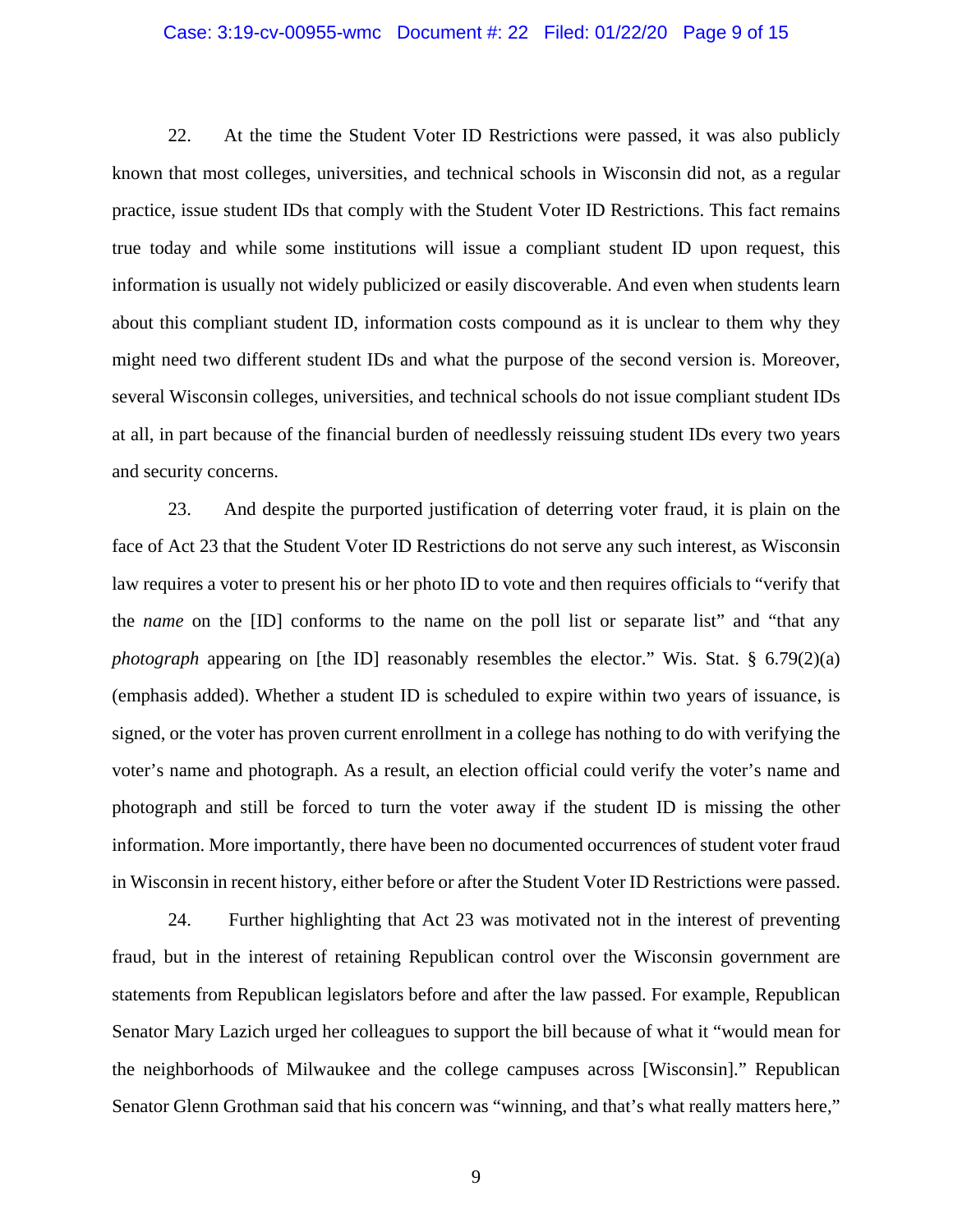## Case: 3:19-cv-00955-wmc Document #: 22 Filed: 01/22/20 Page 10 of 15

urging his colleagues, "[w]e better get this done quickly while we have the opportunity." And Senate Majority Leader Scott Fitzgerald said, "[i]f we win this battle, certainly what you're going to find is that President Obama will have a much more difficult time winning the state of Wisconsin. Now if only politicians were that honest all the time, it would make our voting procedures that much easier." And after Act 23 passed, Congressman and former-senator Grothman publicly boasted that a Republican presidential candidate would carry the state in 2016 specifically because of the photo ID requirement. Peter Andrew Hart, *Wisconsin Congressman Admits Voter ID Law Will Help GOP Nominee Win In November*, Huffpost (Apr. 6, 2016), https://www.huffpost.com/entry/wisconsin-voter-id-2016\_n\_5704a2eee4b0a506064d90cf.

25. Beyond these statements, Act 23's procedural abnormalities, substantive deviations, and historical context also make clear that the legislature passed the law with the intention of suppressing the votes of young voters. The original house and senate bills introduced by Republicans in the push to pass what turned into Act 23 did not authorize any kind of student ID for voting. For this reason, the University of Wisconsin System Board of Regents was strongly opposed to the bills, finding that "[t]he failure to include student IDs as an acceptable form of identification would have a serious and deleterious effect on the right of students to vote." Feb. 11, 2011 Board of Regents Meeting Minutes. The Board subsequently adopted a resolution opposing the legislation without a student ID provision because the requirements were "likely to disproportionately disenfranchise certain populations which may lack valid identification, including college students, who research has shown are unlikely to obtain new drivers licenses or photo IDs with their university address, or who may have recently relocated to a campus community prior to an election." March 10, 2011 Board of Regents Meeting Minutes.

26. In response to the Board's opposition, the legislature introduced a substitute amendment permitting the use of student IDs, but only if a student ID met requirements that the legislature knew were not currently encompassed on any student ID in Wisconsin. In fact, a month before Act 23 passed, Kevin Kennedy, the Director and General Counsel of Wisconsin's nonpartisan Government Accountability Board, told the General Assembly Committee on Elections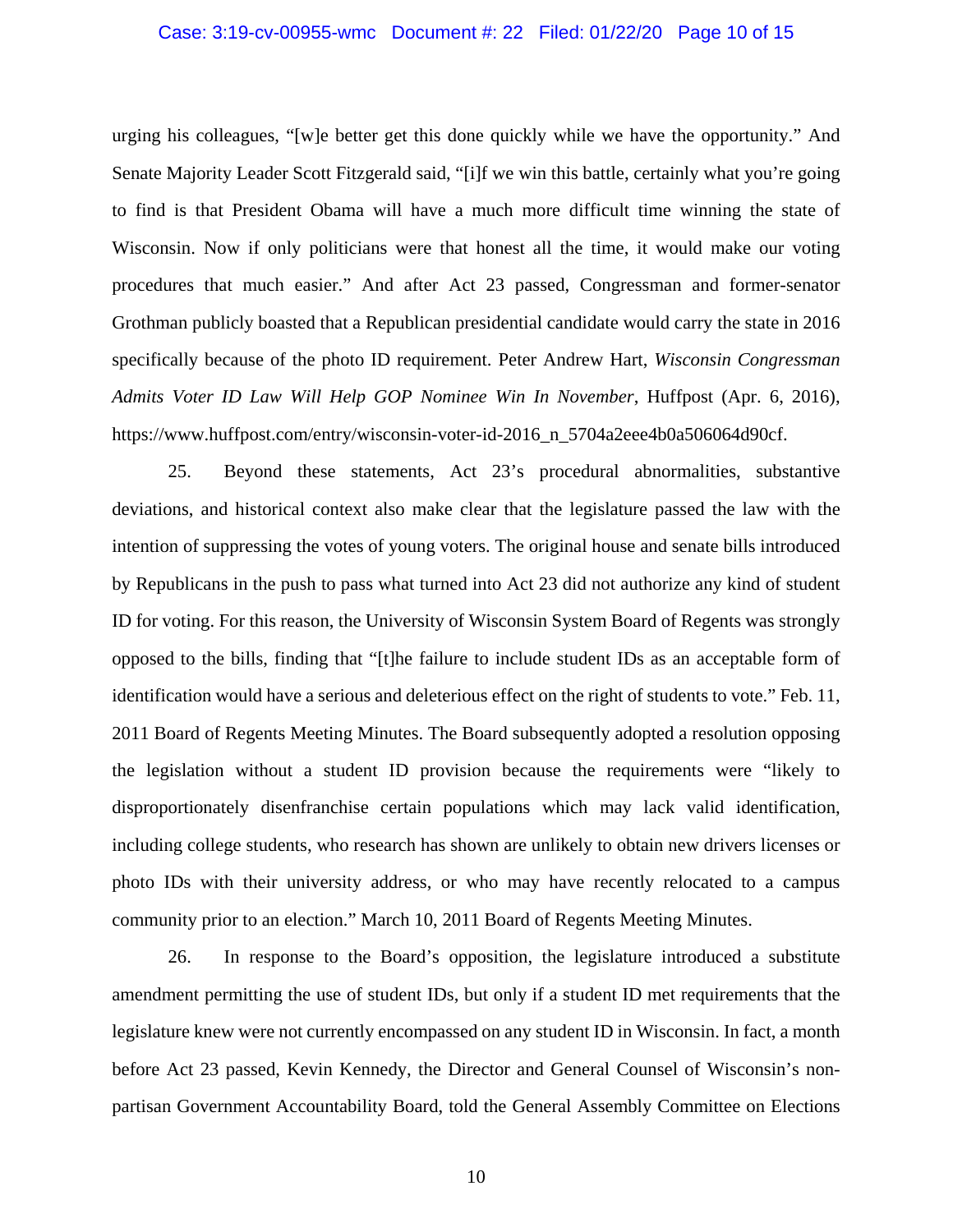#### Case: 3:19-cv-00955-wmc Document #: 22 Filed: 01/22/20 Page 11 of 15

and Campaign Reform that "[p]resently no student identification card meets the standards proposed in the bill: current address, date of birth and signature of the student. It is highly unlikely that universities and colleges will adopt these standards because of student security concerns." Director Kennedy also noted that "[t]his is a demographic that has the lowest voter participation rate of all age groups. In order to cultivate engaged, active citizens, we need to facilitate voting among our youth rather than imposing artificial barriers to participation." The legislature then amended the criteria to slightly different, but equally unrealized, criteria: the Student Voter ID Restrictions challenged here.

27. Democratic lawmakers subsequently echoed Director Kennedy's concerns about the Student Voter ID Restrictions. For example, Wisconsin Senator Bob Jauch explained to the Joint Committee on Finance, in regards to the requirement that a student ID must have an expiration date within two years of the issuance date: "[t]here is a two-year limit here. . . . It is the only place in this bill and the only group of citizens in the state of Wisconsin that have to actually go through another process if they are in school for four years in order to exercise their right to vote. . . . Why can't we accept the fact that the university is issuing a four-year card?"

28. Senator Jauch's illustration of the problems of the Student Voter ID Restrictions was to no avail. Serious consideration of the amended bill began on May 11, and it passed just over a week later. Before its passage, there was little debate and only two public hearings, a stark departure from normal procedure. Several amendments were subsequently proposed to ease Act 23's burden on student voters—such as an amendment implementing mobile DMV stations to assist with the issuance of compliant state IDs on college and university campuses and a substitute amendment for student IDs which would have authorized any unexpired student ID card with no additional restrictions for use in voting—but these were voted down along party lines.

29. Ultimately, the fears of the Board of Regents, Director Kennedy, and Democratic lawmakers were realized when the Student Voter ID Restrictions took full effect. Overall, the 2016 General Election resulted in the lowest overall voter turnout in Wisconsin since the 2000 General Election. A study conducted by the Institute for Democracy & Higher Education found that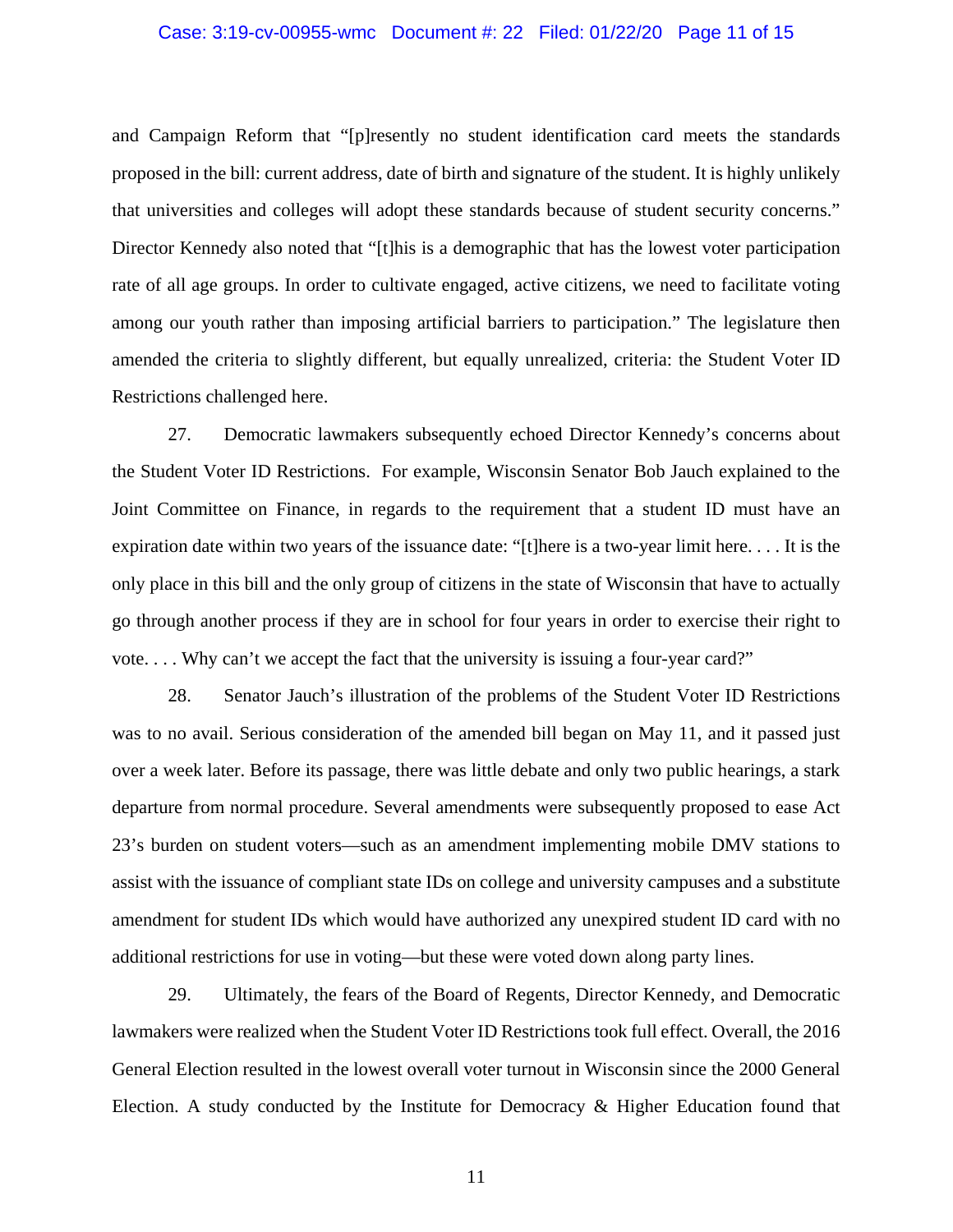#### Case: 3:19-cv-00955-wmc Document #: 22 Filed: 01/22/20 Page 12 of 15

Wisconsin had the second-largest decline in student voter turnout in the country. Nancy Thomas et al., Institute for Democracy & Higher Education, *Democracy Counts: A Report on U.S. College and University Student Voting* (2017), https://idhe.tufts.edu/sites/default/files/ NSLVE%20Report%202012-2016-092117%5B3%5D.pdf. And a Priorities USA study found that approximately 200,000 more people would have voted in Wisconsin had it not been for the new photo ID requirements. Memorandum from Guy Cecil, Chairman of Priorities USA, on Voter Suppression Analysis (May 3, 2017), https://www.demos.org/sites/default/files/ publications/2017.05.03%20Voter%20Suppression%20Memo%5B1%5D.pdf.

30. The election results also confirmed the Republicans' hope that Act 23 would mean the difference between a win and a loss: Donald Trump defeated Hillary Clinton in Wisconsin by 22,748 votes out of more than 2.9 million ballots cast, an exceedingly slim margin that is striking in light of the fact that up to 23,250 voters in just two surveyed counties did not cast ballots because of Act 23's photo ID requirements, including the Student Voter ID Restrictions. *See* Press Release, Elections Research Center at the University of Wisconsin-Madison, *Voter ID Study Shows Turnout Effects in 2016 Wisconsin Presidential Election* (Sept. 25, 2017), https://elections.wisc.edu/wpcontent/uploads/sites/483/2018/02/Voter-ID-Study-Release.pdf.

31. The Student Voter ID Restrictions' onerous⸺and, in some cases, impossible⸺requirements have burdened and will continue to burden young Wisconsin voters in exercising their right to vote, deterring their participation in the upcoming 2020 General Election. This is precisely what the Student Voter ID Restrictions were designed to do, in direct violation of the Twenty-Sixth Amendment.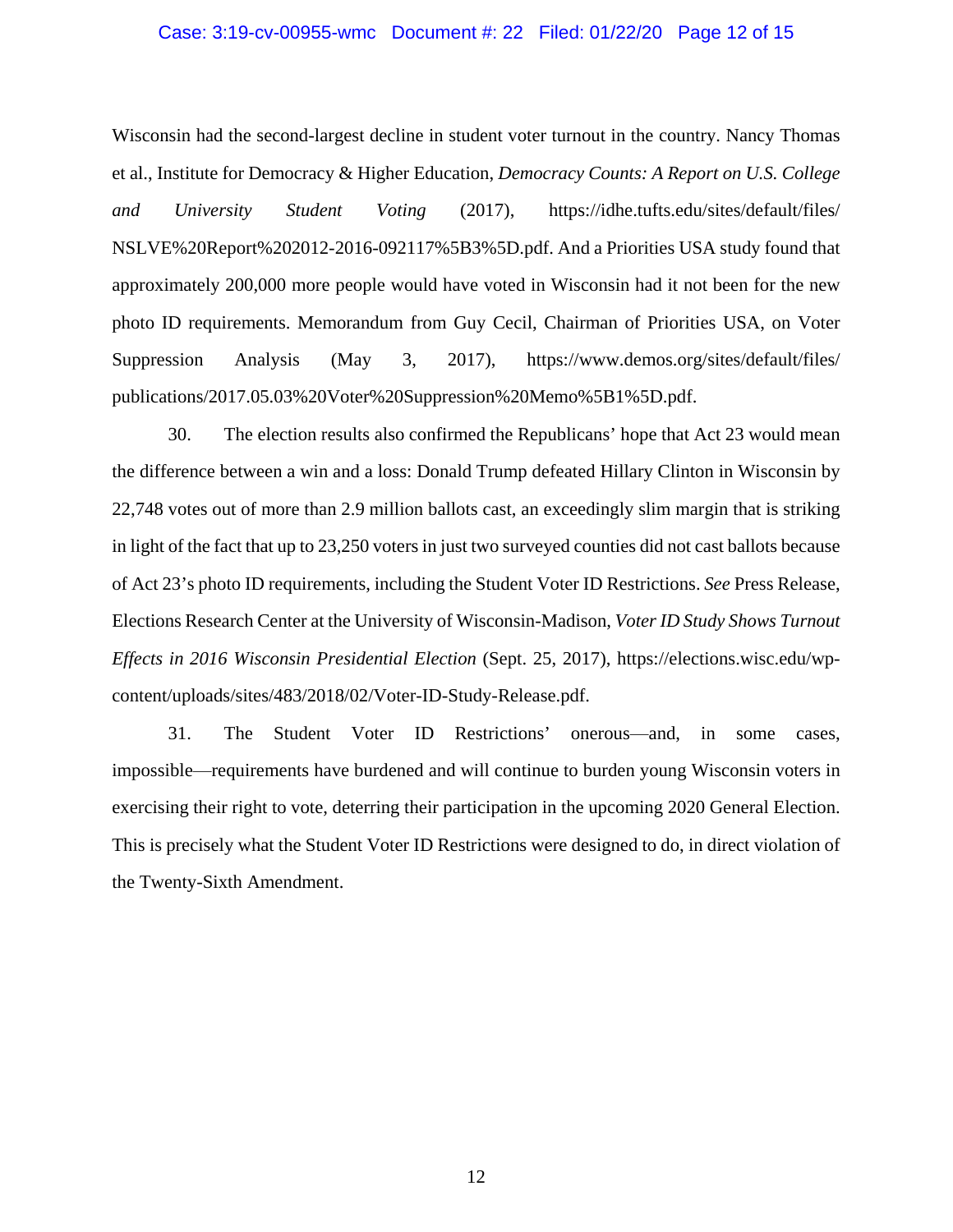# **CLAIMS FOR RELIEF**

## **COUNT I**

# **Twenty-Sixth Amendment U.S. Const. Amend. XXVI, 42 U.S.C. § 1983, 28 U.S.C. §§ 2201, 2202 Undue Burden on the Right to Vote on the Basis of Age**

32. Plaintiffs reallege and incorporate by reference all prior paragraphs of this Complaint as though fully set forth herein.

33. The Twenty-Sixth Amendment to the U.S. Constitution provides in relevant part: "The right of citizens of the United States, who are eighteen years of age or older, to vote shall not be denied or abridged by . . . any State on account of age." U.S. Const. amend. XXVI, § 1. The goal of the amendment "was not merely to empower voting by our youths but was affirmatively to encourage their voting, through the elimination of unnecessary burdens and barriers, so that their vigor and idealism could be brought within rather than remain outside lawfully constituted institutions." *Worden v. Mercer Cnty. Bd. of Elections*, 294 A.2d 233, 243 (N.J. 1972).

34. The Twenty-Sixth Amendment guarantees young, qualified voters a substantive right to participate equally with other qualified voters in the electoral process and broadly protects young voters against not just blatant, but also subtle forms of discrimination. *See, e.g.*, *Colo. Project-Common Cause v. Anderson*, 495 P.2d 220, 223 (Colo. 1972) (holding based on "[h]istory and reason" that the Twenty-Sixth Amendment's "prohibition against denying the right to vote to anyone eighteen years or older by reason of age applied to the entire process involving the exercise of the ballot and its concomitants"). As a result, laws that have the purpose, at least in part, of denying or abridging the right to vote on account of age are unconstitutional.

35. Upon information and belief, the Student Voter ID Restrictions disproportionately abridge and deny the right to vote of young Wisconsinites. Upon information and belief, the Wisconsin legislature, in imposing arbitrary requirements on voters' use of student IDs, acted with the intent, at least in part, to disproportionately suppress the vote of young voters in Wisconsin. As such, these provisions violate the Twenty-Sixth Amendment.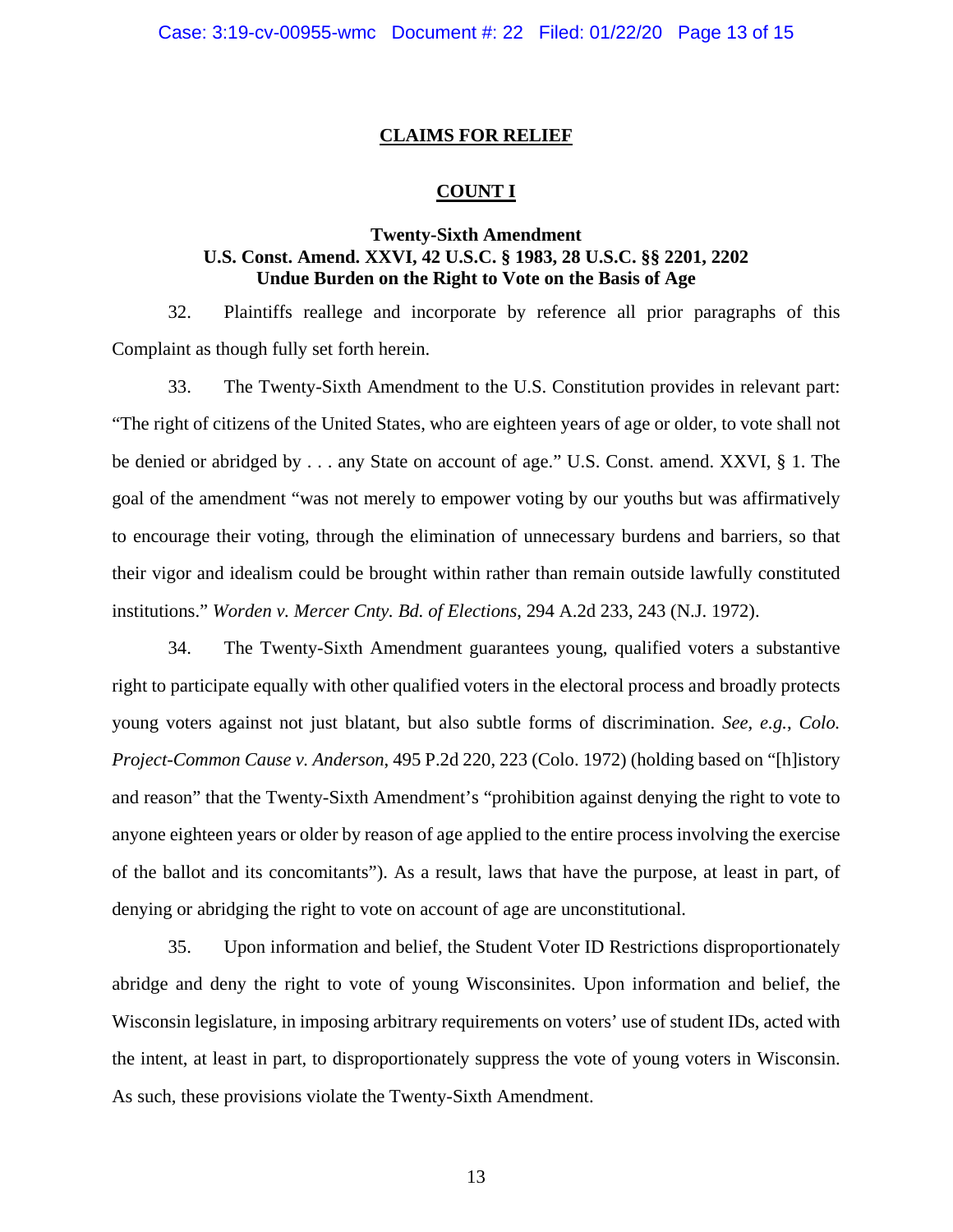# **PRAYER FOR RELIEF**

**WHEREFORE**, Plaintiffs respectfully request that this Court enter judgment:

A. Declaring, under the authority granted to this Court by 28 U.S.C. § 2201, that the Student Voter ID Restrictions violate the Twenty-Sixth Amendment to the United States Constitution;

B. Enjoining the Commissioners of the Wisconsin Elections Commission and their respective agents, officers, employees, and successors, and all persons acting in concert with each or any of them, from implementing, enforcing, or giving any effect to the current Student Voter ID Restrictions under the authority granted to this Court by Federal Rule of Civil Procedure 65(a) and 28 U.S.C. § 2202;

C. Awarding Plaintiffs their costs, disbursements, and reasonable attorneys' fees incurred in bringing this action pursuant to 42 U.S.C. § 1988 and other applicable laws; and

D. Granting such other and further relief as the Court deems just and proper, including requiring the Commissioners of the Wisconsin Elections Commission to permit voters to use student IDs regardless of their date of issuance, signature, expiration date, and the voter's ability to confirm current enrollment.

Dated this 22nd day of January, 2020. Respectfully submitted,

/s/ *Amanda R. Callais* David L. Anstaett PERKINS COIE LLP 33 East Main Street, Suite 201 Madison, WI 53703-3095 Telephone: (608) 663-7460 Facsimile: (608) 663-7499 danstaett@perkinscoie.com

Marc E. Elias John Devaney Amanda R. Callais Stephanie Command PERKINS COIE LLP 700 Thirteenth St., N.W., Suite 600 Washington, D.C. 20005-3960 Telephone: (202) 654-6200